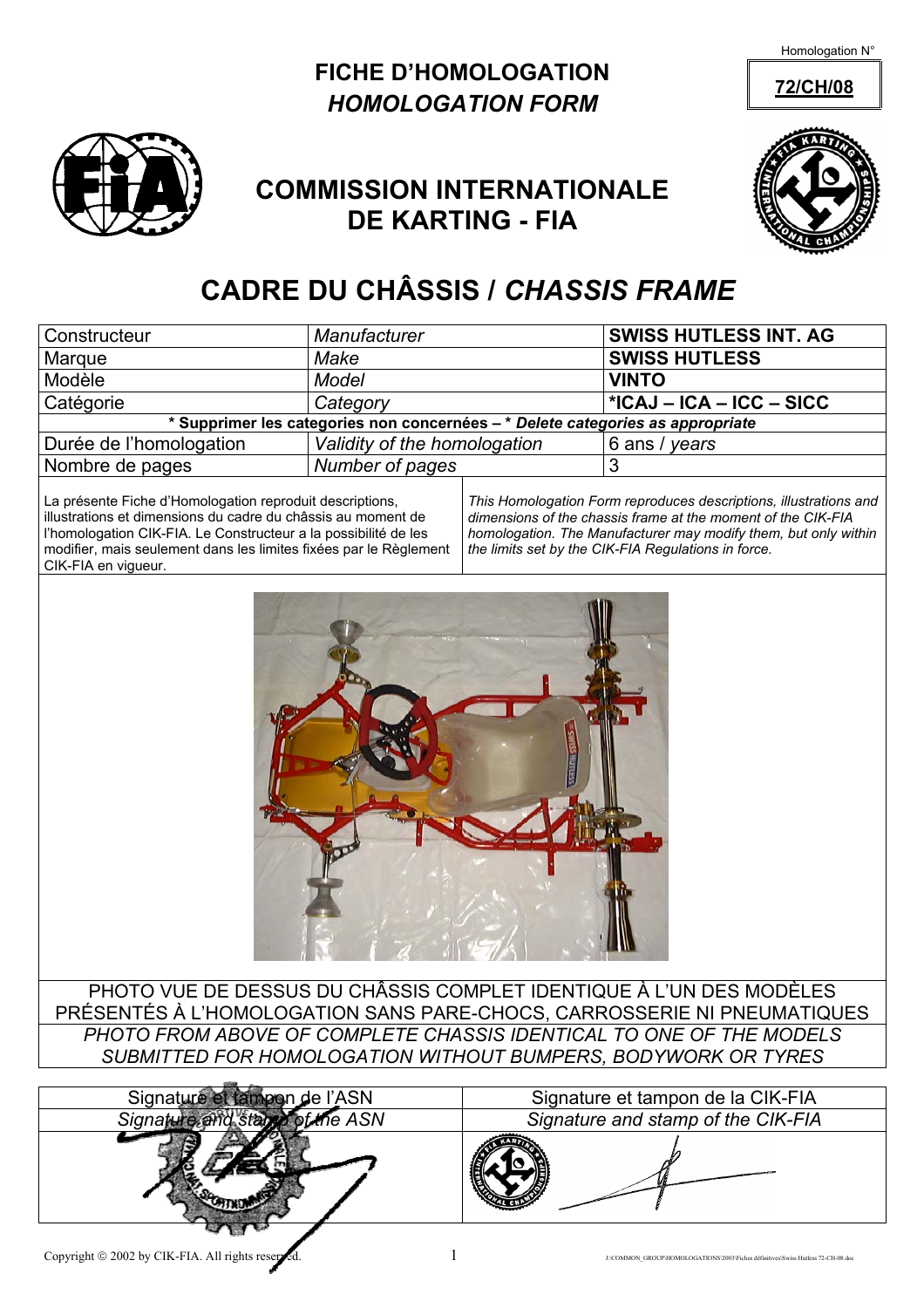#### Homologation N°

### **72/CH/08**